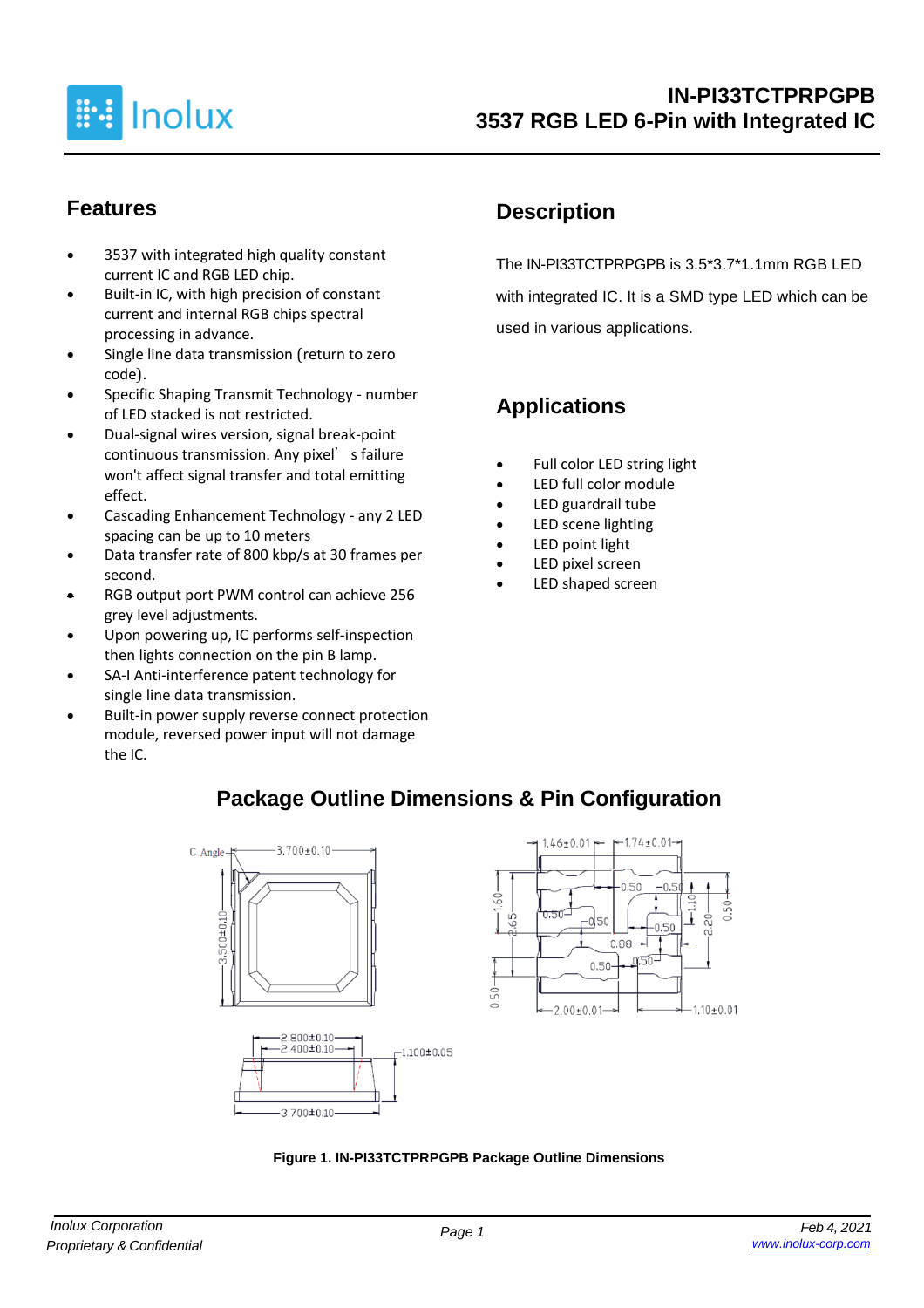

# **Pin Configuration**



**Figure 2. IN- PI33TCTPRPGPB Pin Configuration**

#### Notes:

1. All dimensions are in millimeters.

2. Tolerance is ±0.1mm unless otherwise noted

| <b>Number</b> | Symbol      | <b>Function Description</b> |
|---------------|-------------|-----------------------------|
|               | <b>VCC</b>  | Power supply LED            |
|               | VDD         | Power supply LED            |
| З             | <b>DOUT</b> | Control data signal output  |
|               | <b>DIN</b>  | Control data signal input   |
| 5             | GND         | Ground                      |
| ട             | <b>BIN</b>  | Control data signal input   |

# **Soldering Pad Size**



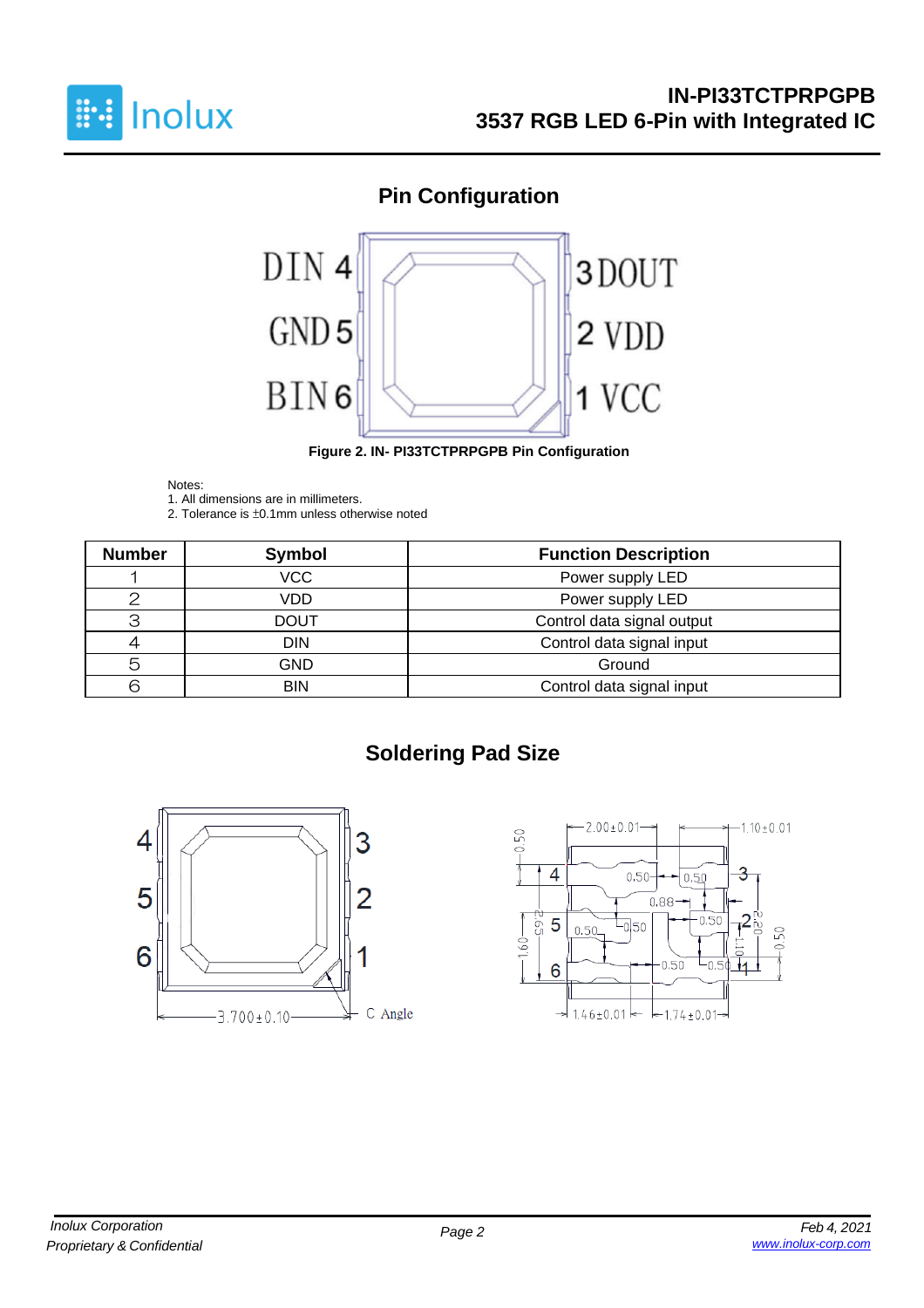

# **Absolute Maximum Rating** *(Ta = 25* ℃*, VSS=0V)*

| <b>Parameter</b>      | Symbol                | Range              | <b>Unit</b> |
|-----------------------|-----------------------|--------------------|-------------|
| Logic supply voltage  | V <sub>DD</sub>       | $+3.5 \sim +5.5$   | V           |
| Logic input voltage   | <b>V<sub>IN</sub></b> | $-0.5 - VDD + 0.5$ |             |
| Operating temperature | ToPT                  | $-45 - +85$        | o<br>C      |
| Storage temperature   | $T$ stg               | $-50 - +150$       | ٥<br>C      |
| ESD pressure(HBM)     | <b>VESD</b>           | 4K                 |             |
| ESD pressure(DM)      | <b>VESD</b>           | 200                |             |

### **LED Characteristics** *(Ta <sup>=</sup> 25°C)*

| Color       | 12mA           |                      |  |  |  |  |
|-------------|----------------|----------------------|--|--|--|--|
|             | Wavelength(nm) | Light Intensity(mcd) |  |  |  |  |
| Red         | 620-630        | 400-700              |  |  |  |  |
| Green       | 520-530        | 1000-1500            |  |  |  |  |
| <b>Blue</b> | 460-470        | 200-400              |  |  |  |  |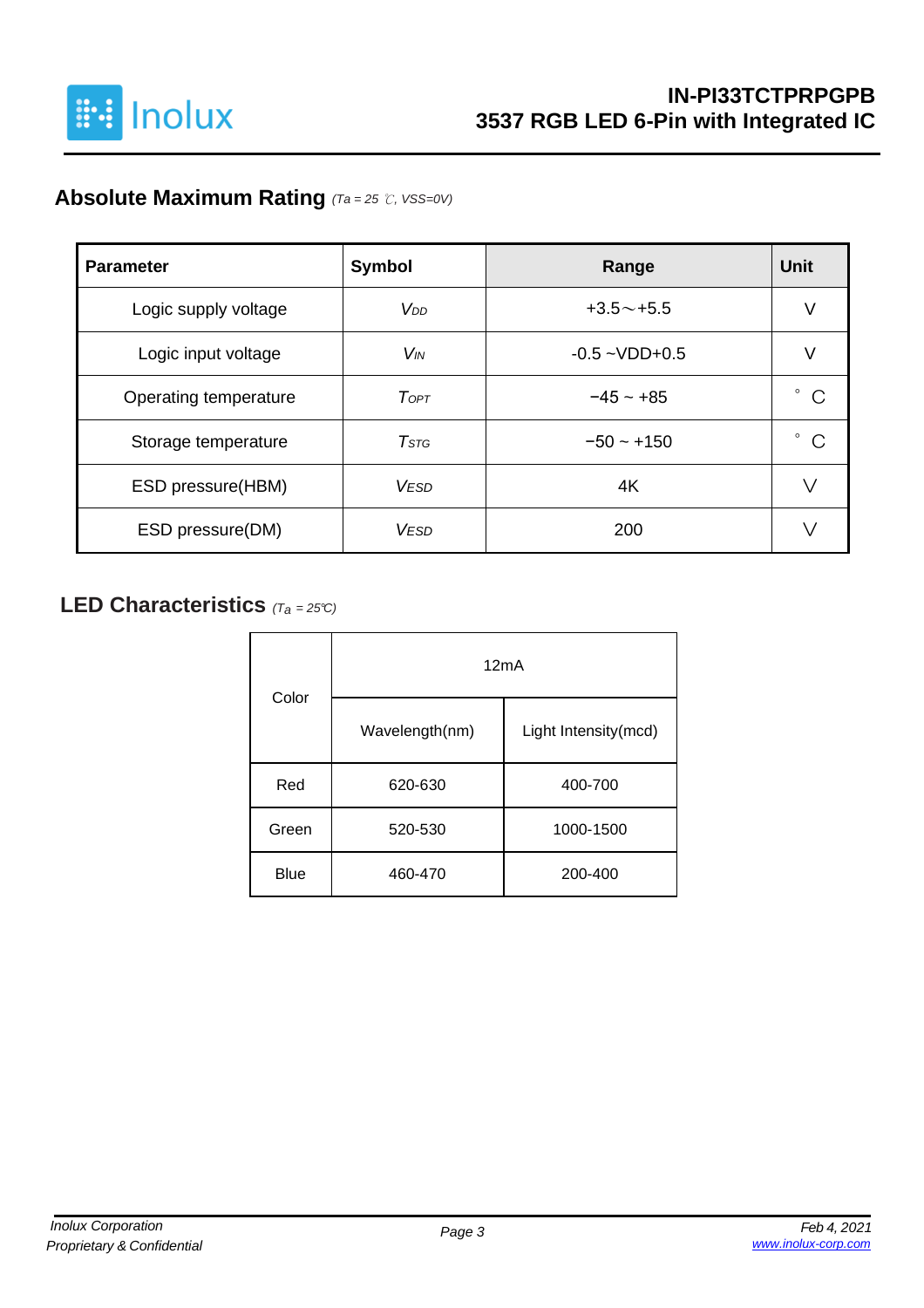

# **Recommended Operating Ranges** *(unless otherwise specified, Ta= -20 ~ +70* ℃*, VDD=4.5 ~ 5.5V,VSS=0V)*

| <b>Parameter</b>         | <b>Symbol</b>    | Min.           | Typ.           | <b>Max</b> | <b>Unit</b> | <b>Test conditions</b> |
|--------------------------|------------------|----------------|----------------|------------|-------------|------------------------|
| Supply voltage           | $V_{DD}$         |                | 5.2            |            | $\vee$      |                        |
| R/G/B port pressure      | $V_{DS, MAX}$    |                |                | 9          | $\vee$      | ۰                      |
| High level input voltage | $V_{I H}$        | $0.7*VDD$      |                |            | $\vee$      | $VDD=5.0V$             |
| Low level input voltage  | $V_L$            | $\overline{a}$ | $\blacksquare$ | $0.3*VDD$  | $\vee$      | $VDD=5.0V$             |
| The frequency of PWM     | F <sub>PWM</sub> |                | 1.2            |            | <b>KHZ</b>  |                        |
| Static power consumption | $I_{DD}$         |                | 1              | ٠          | mA          |                        |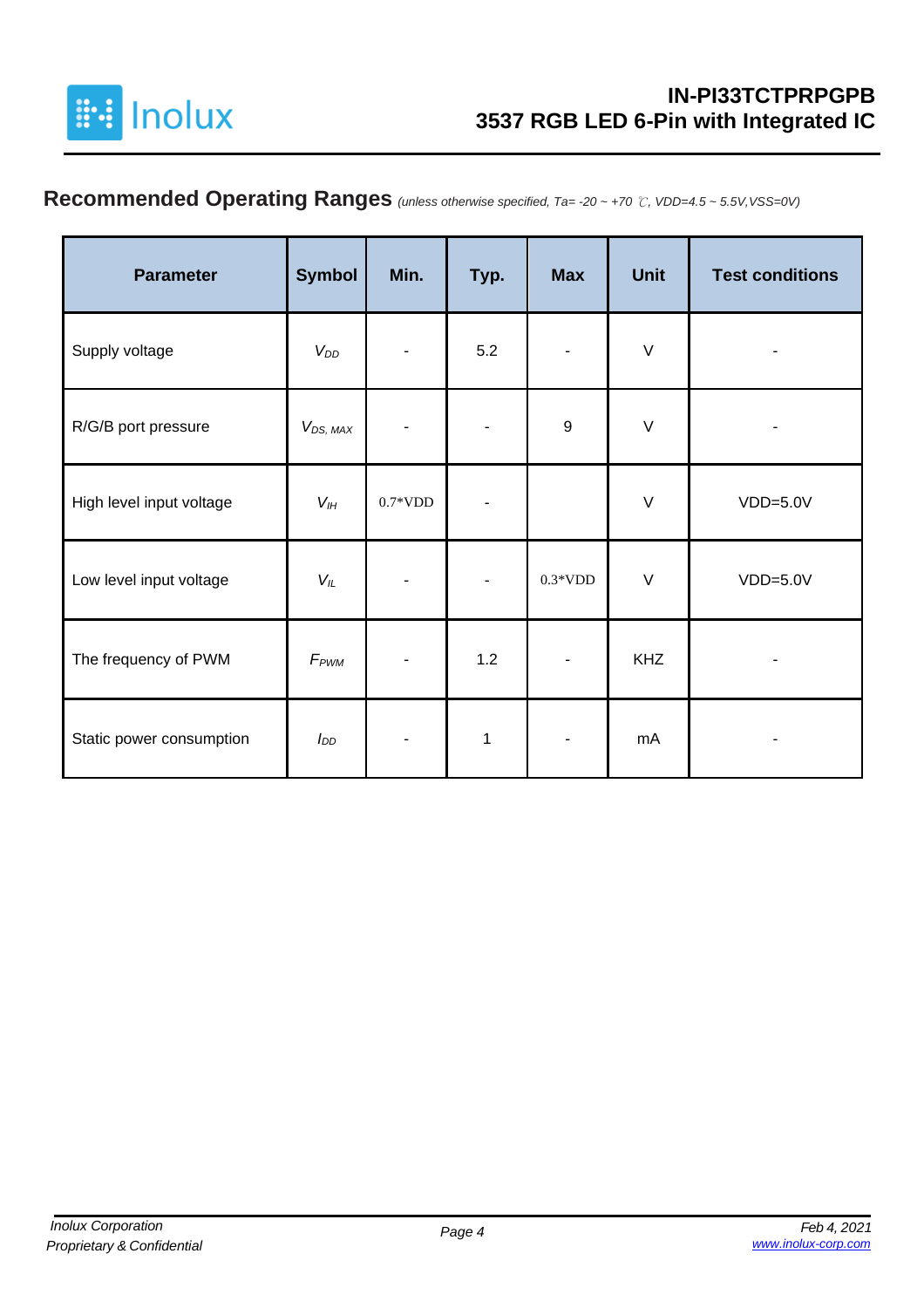

### **Switching Characteristics** *(unless otherwise specified, Ta=25* ℃*)*

| <b>Parameter</b>                | <b>Symbol</b>    | Min. | Typ.                     | <b>Max</b>               | <b>Unit</b> | <b>Test conditions</b>            |
|---------------------------------|------------------|------|--------------------------|--------------------------|-------------|-----------------------------------|
| The speed of data transmission  | <b>fDIN</b>      |      | 800                      | $\blacksquare$           | <b>KHZ</b>  | The duty ratio of 67%<br>(data 1) |
| DOUT transmission delay         | T <sub>PLH</sub> |      | $\overline{\phantom{a}}$ | 500                      | ns          | <b>DIN→DOUT</b>                   |
|                                 | $T_{PHL}$        |      | $\overline{\phantom{a}}$ | 500                      | ns          |                                   |
| I <sub>OUT</sub> Rise/Drop Time | $T_r$            |      | 100                      | $\overline{\phantom{a}}$ | ns          | $V_{DS}=1.5$                      |
|                                 | $T_f$            |      | 100                      | -                        | ns          | $IOUT=13mA$                       |



### **Timing Waveforms**

1. Input Code

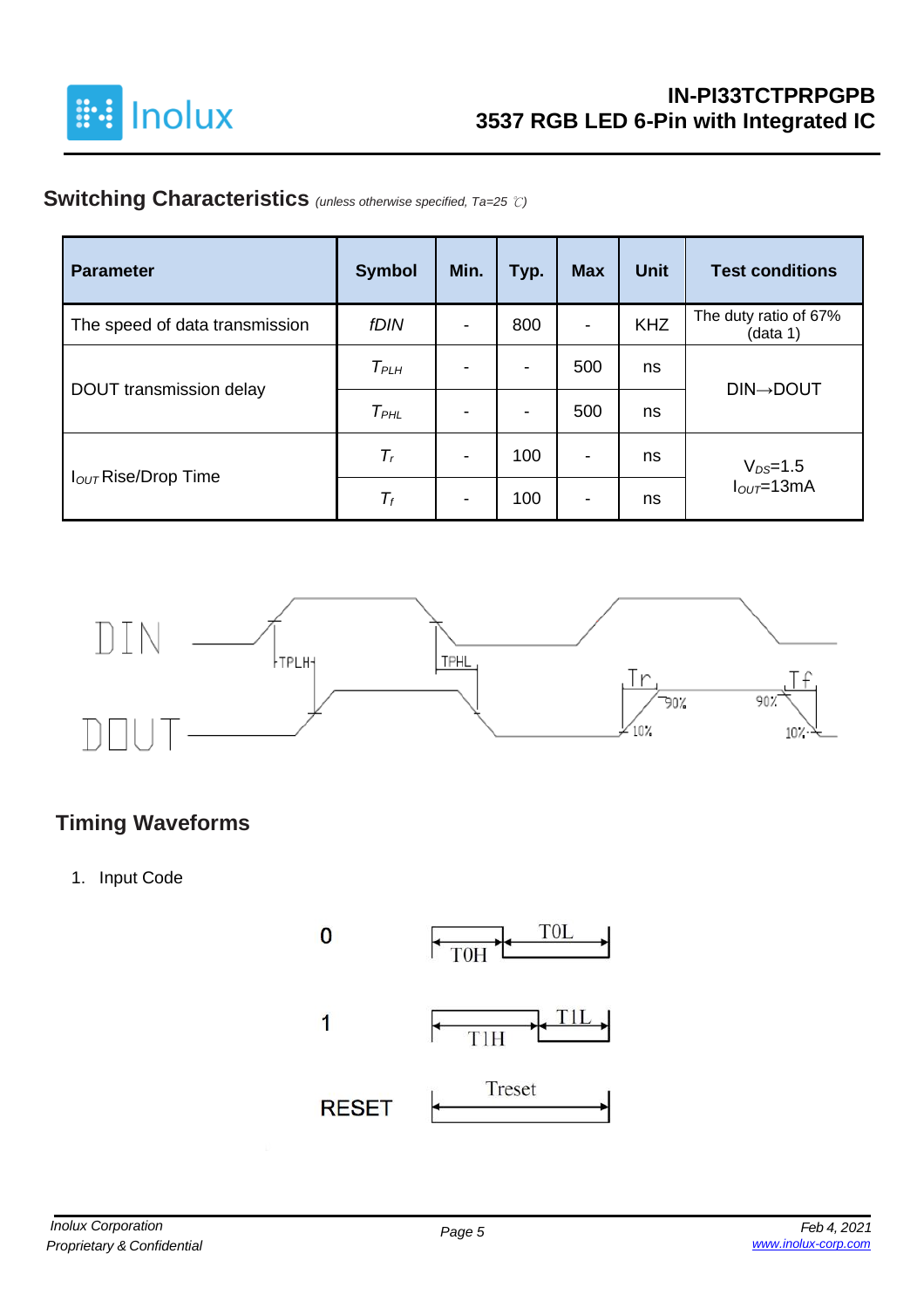

#### 2. The data transmission time:

| <b>Name</b>      | <b>Description</b>         | Min. | <b>Standard</b><br><b>Value</b> | Max. | <b>Unit</b> |
|------------------|----------------------------|------|---------------------------------|------|-------------|
| т                | <b>Code Period</b>         | 1.2  | $\blacksquare$                  | ۰    | μs          |
| <b>T0H</b>       | 0 code, high level time    | 0.2  | 0.32                            | 0.4  | μs          |
| <b>TOL</b>       | 0 code, low level time     | 0.8  |                                 |      | μs          |
| T <sub>1</sub> H | 1 code, high level time    | 0.62 | 0.64                            | 1.0  | μs          |
| T <sub>1</sub> L | 1 code, low level time     | 0.2  | $\overline{\phantom{0}}$        |      | μs          |
| <b>Trst</b>      | Reset code, low level time | >80  |                                 |      | μs          |

Note:

1. The protocol uses a unipolar zeroing code. Each symbol must have a low level. Each symbol in this protocol starts with a high level. The high time width determines the "0" or "1" code.

2. When writing programs, the minimum symbol period is 1.2μs.

3. The high time of "0" code and "1" code should be in accordance with the stipulated range in the above table. The low time requirement of "0" code and "1" code is less than 20μs.

#### 3. Connection Scheme



4. Data Transfer Format

|    |              |                        |              | reset code  |              |                        |              |  |
|----|--------------|------------------------|--------------|-------------|--------------|------------------------|--------------|--|
|    |              |                        |              | $> = 80$ us |              |                        | reset code   |  |
|    |              | -Data refresh cycle 1- |              |             |              | -Data refresh cycle 2- |              |  |
| D1 | first 24 bit | second 24 blt          | third 24 bit |             | first 24 bit | second 24 blt          | third 24 bit |  |
|    |              |                        |              |             |              |                        |              |  |
| D2 |              | second 24 blt          | third 24 bit |             |              | second 24 blt          | third 24 bit |  |
|    |              |                        |              |             |              |                        |              |  |
| DЗ |              |                        | third 24 bit |             |              |                        | third 24 bit |  |
|    |              |                        |              |             |              |                        |              |  |
| D4 |              |                        |              |             |              |                        |              |  |

Note: the D1 sends data for MCU, D2, D3, D4 for data forwarding automatic shaping cascade circuit.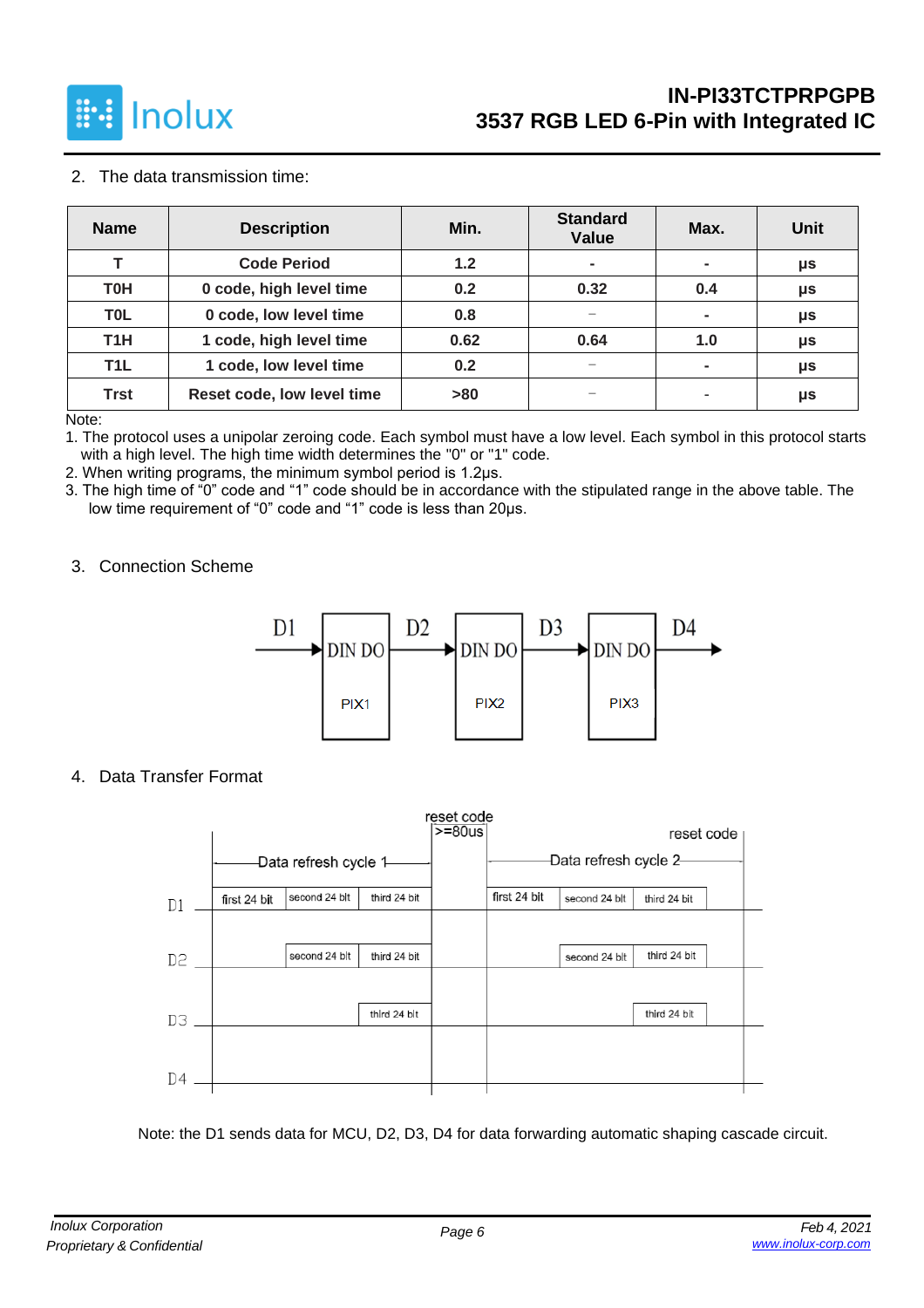

#### 5. 24-bit data format

| R3 R2 R1 R0 B7 B6 B5 B4 B3 B2 B1 B0 |  |  | G7   G6   G5   G4   G3   G2   G1   G0 <mark>  R7   R6   R5   R4</mark> |  |  |  |  |
|-------------------------------------|--|--|------------------------------------------------------------------------|--|--|--|--|
|                                     |  |  |                                                                        |  |  |  |  |

Note: high starting, in order to send data (G7 - G6 - ...... ..B0)

## **Typical Application Circuit**



In the practical application circuit, the signal input and output pins of the IC signal input and output pins should be connected to the signal input and output terminals. In addition, in order to make the IC chip is more stable, even the capacitance between beads is essential back;

Application: used for soft lamp strip or hard light, lamp beads transmission distance is short, suggested in signal in time the clock line input and output end of each connected in series protection resistors, R1=R0 of about 330 ohms.

Application: for module or general special-shaped products, lamp beads transmission distance is long, because of different wire and transmission distance, in the signal in time clock at both ends of the line on grounding protection resistance will be slightly different; to the actual use of fixed;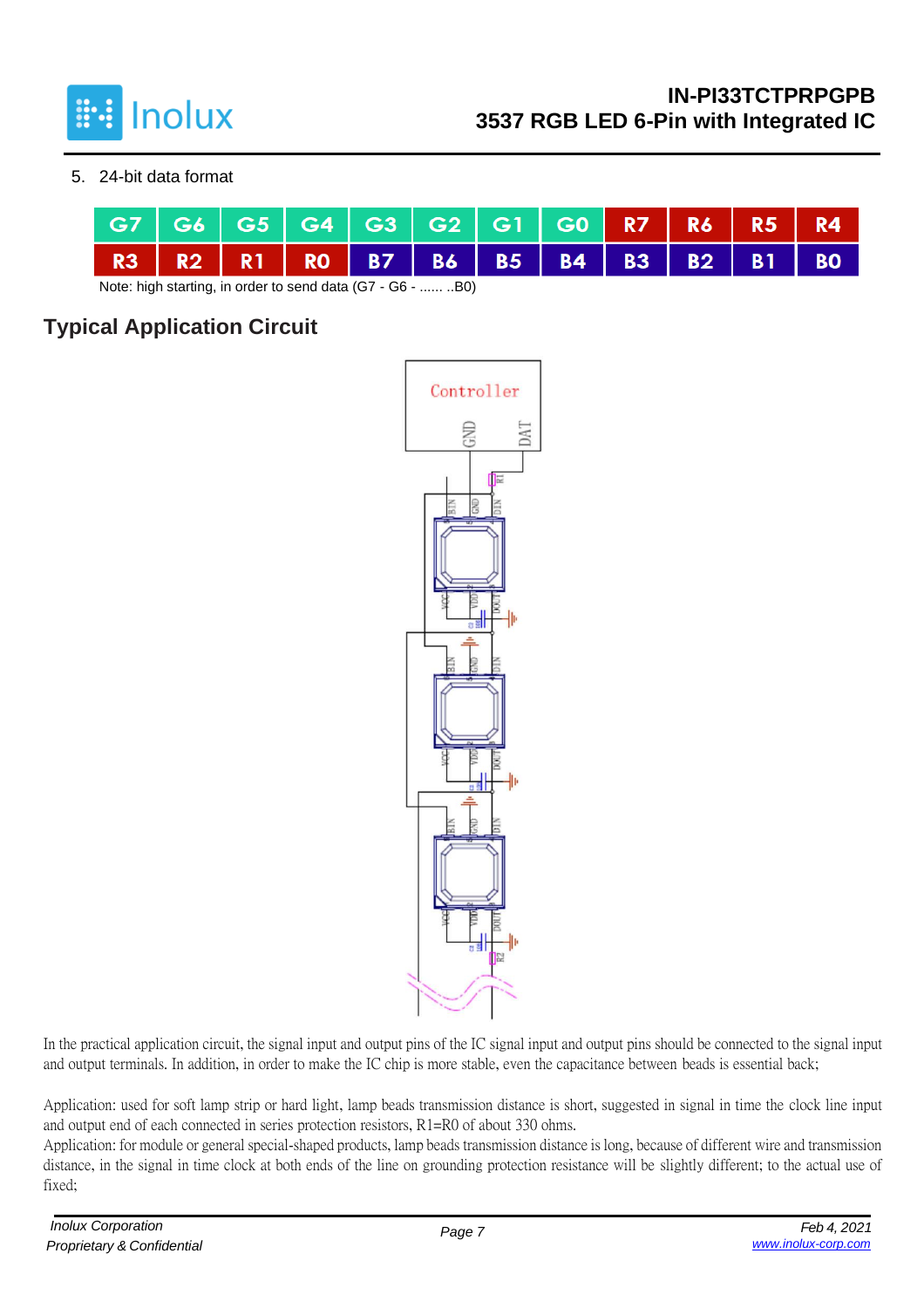

### **IN-PI33TCTPRPGPB 3537 RGB LED 6-Pin with Integrated IC**

# **LED Performance Graph**



**Wavelength Characteristics** 

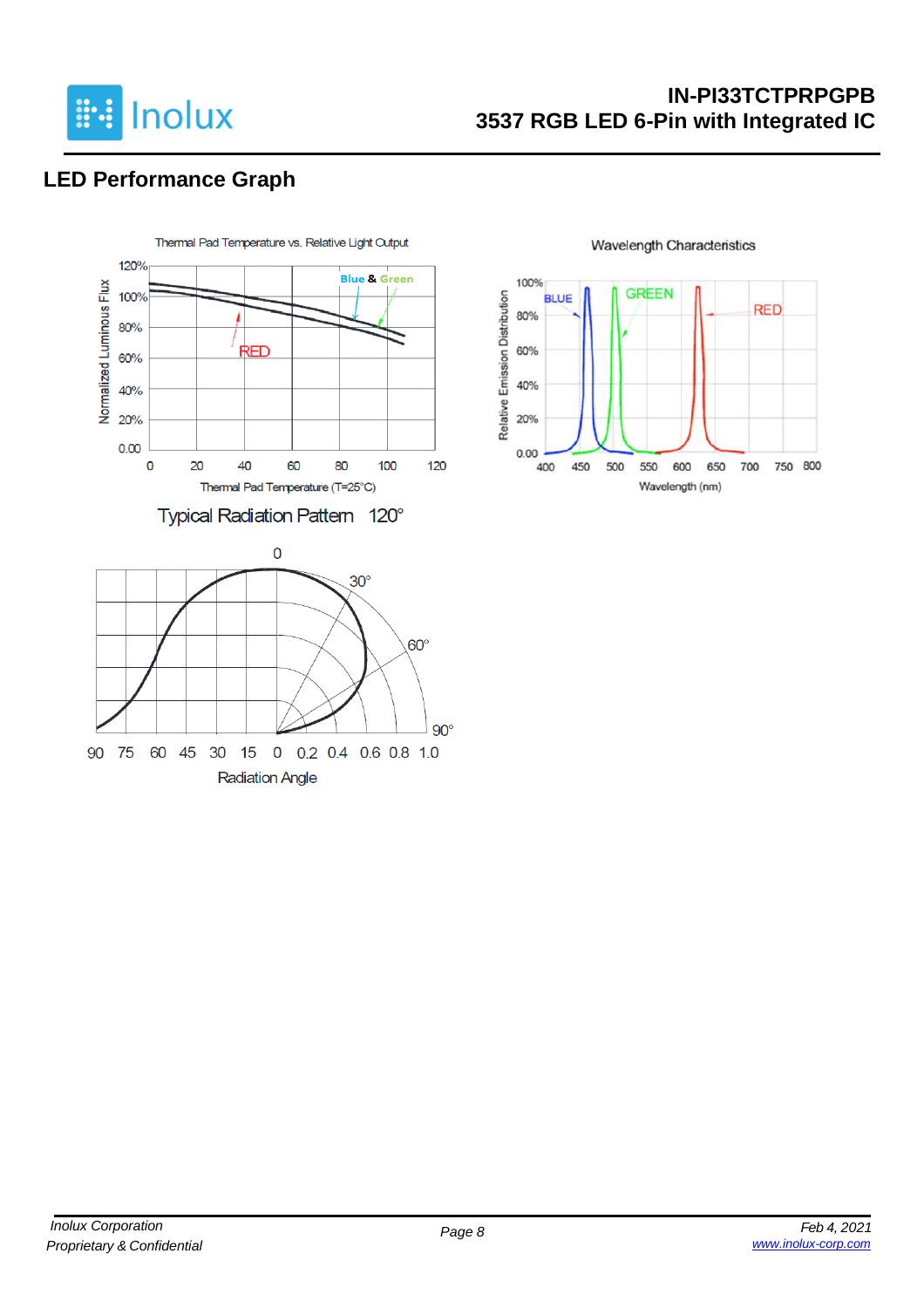

# **Ordering Information**

| Product          | <b>Emission Color</b> | IV(mcd)   | Orderable<br><b>Part Number</b> |
|------------------|-----------------------|-----------|---------------------------------|
|                  | R                     | 400-700   |                                 |
| IN-PI33TCTPRPGPB | G                     | 1000-1500 | IN-PI33TCTPRPGPB                |
|                  | B                     | 200-400   |                                 |

### **Label Specifications**



### **Inolux P/N:**

|        | N | PI                                          | - | 33      |             | $\sqrt{2}$<br>◡                       |                    | (X)                   | R               | (X)                   | ∽<br>G             | (X)                   | B                  | $\overline{\phantom{0}}$ | X | X                       | $\times$ 1 | $\times$ |
|--------|---|---------------------------------------------|---|---------|-------------|---------------------------------------|--------------------|-----------------------|-----------------|-----------------------|--------------------|-----------------------|--------------------|--------------------------|---|-------------------------|------------|----------|
|        |   | Product                                     |   | Package | Die<br>Qty. | Variation                             | Orientation        | Current               | Color           | Current               | Color              | Current               | Color              |                          |   | Customized<br>Stamp-off |            |          |
| Inolux |   | PI-Single trace IC<br>PC- Clock Function IC |   |         |             | $33TC = 3.5 \times 3.7 \times 1.1$ mm | $T = Top$<br>Mount | $P=12mA$<br>$5 = 5mA$ | $R = 624$<br>nm | $P=12mA$<br>$5 = 5mA$ | $G =$<br>520<br>nm | $P=12mA$<br>$5 = 5mA$ | $B =$<br>470<br>nm |                          |   |                         |            |          |

#### **Lot No.:**

| <u>.</u> |  |                     |       | ົ^1<br>∪⊥ | 24     | 001 |
|----------|--|---------------------|-------|-----------|--------|-----|
| Internal |  | Year (2017, 2018, ) | Month | Date      | Serial |     |
| Tracker  |  |                     |       |           |        |     |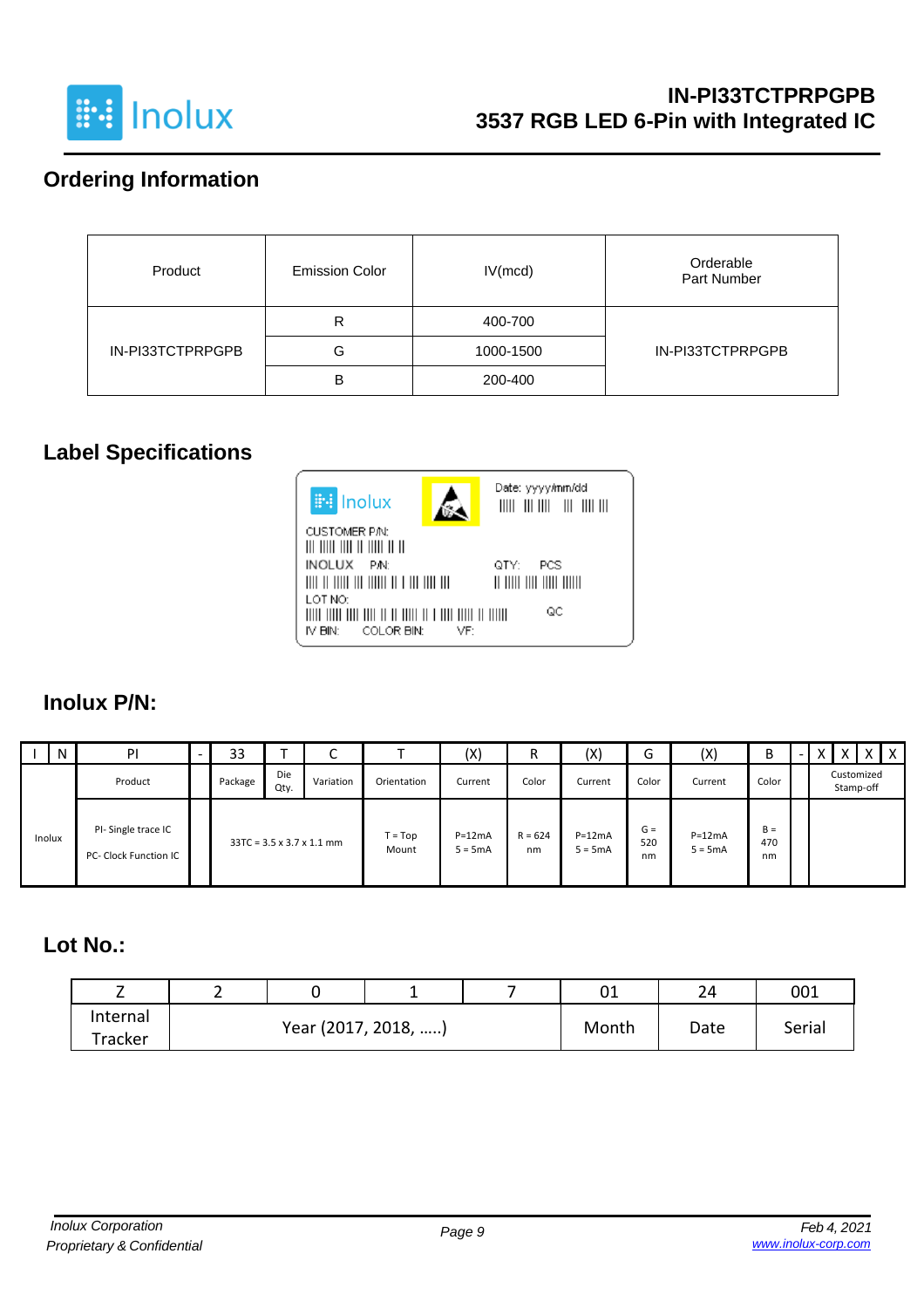

#### **Precautions**

Please read the following notes before using the product:

- 1. Storage
- 1.1 Do not open moisture proof bag before the products are ready to use.
- 1.2 Before opening the package, the LEDs should be kept at 30℃ or less and 80%RH or less.
- 1.3 The LEDs should be used within a year.
- 1.4 After opening the package, the remaining LEDs should be kept in a resealed bag.
- 1.5 The LEDs require mandatory baking before usage. Baking treatment listed below.
- 1.6 If the moisture adsorbent material has fabled away or the LEDs have exceeded the storage time, baking treatment should be performed using the following conditions.

\*Baking treatment: 60±5℃ for24 hours.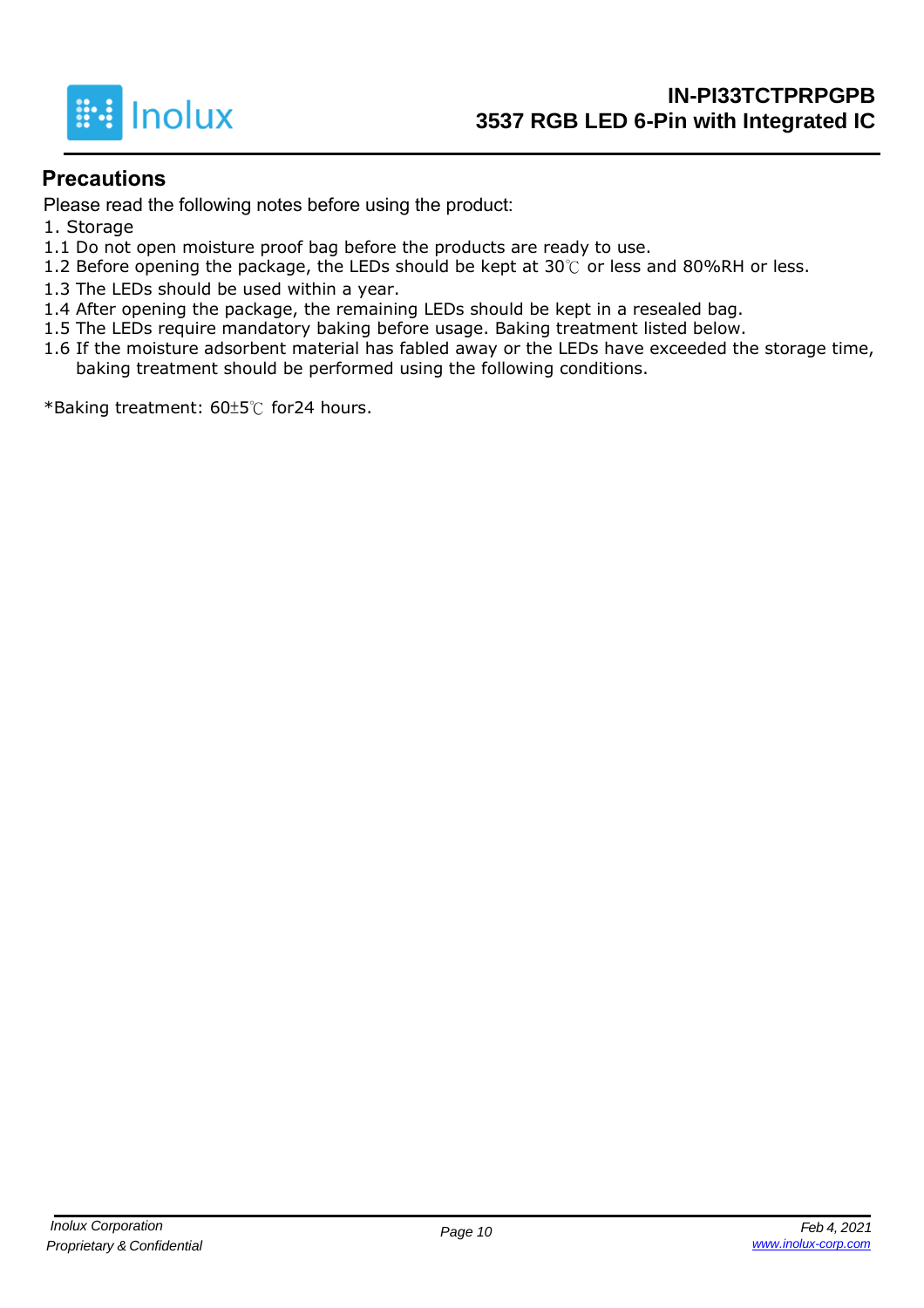

2. Soldering Condition Recommended soldering conditions:



**Times** 

| <b>Profile Feature</b>                                    | <b>Lead-Free Solder</b>   |  |  |  |  |
|-----------------------------------------------------------|---------------------------|--|--|--|--|
| Average Ramp-Up Rate (Ts <sub>max</sub> to Tp)            | $3^{\circ}$ C/second max. |  |  |  |  |
| Preheat: Temperature Min (Ts <sub>min</sub> )             | 150 $\degree$ C           |  |  |  |  |
| Preheat: Temperature Min (Ts <sub>max</sub> )             | $200^{\circ}$ C           |  |  |  |  |
| Preheat: Time ( ts $_{min\ to}$ ts $_{max}$ )             | 60-180 seconds            |  |  |  |  |
| Time Maintained Above: Temperature $(T_L)$                | 217 $°C$                  |  |  |  |  |
| Time Maintained Above: Time (t $_L$ )                     | 60-150 seconds            |  |  |  |  |
| Peak/Classification Temperature (T $_{\rm P}$ )           | 240 °C                    |  |  |  |  |
| Time Within $5^{\circ}$ C of Actual Peak Temperature (tp) | <10 seconds               |  |  |  |  |
| <b>Ramp-Down Rate</b>                                     | 6°C/second max.           |  |  |  |  |
| Time 25 $°C$ to Peak Temperature                          | <6 minutes max.           |  |  |  |  |

Note: Excessive soldering temperature and / or time might result in deformation of the LED lens or catastrophic failure of the LED.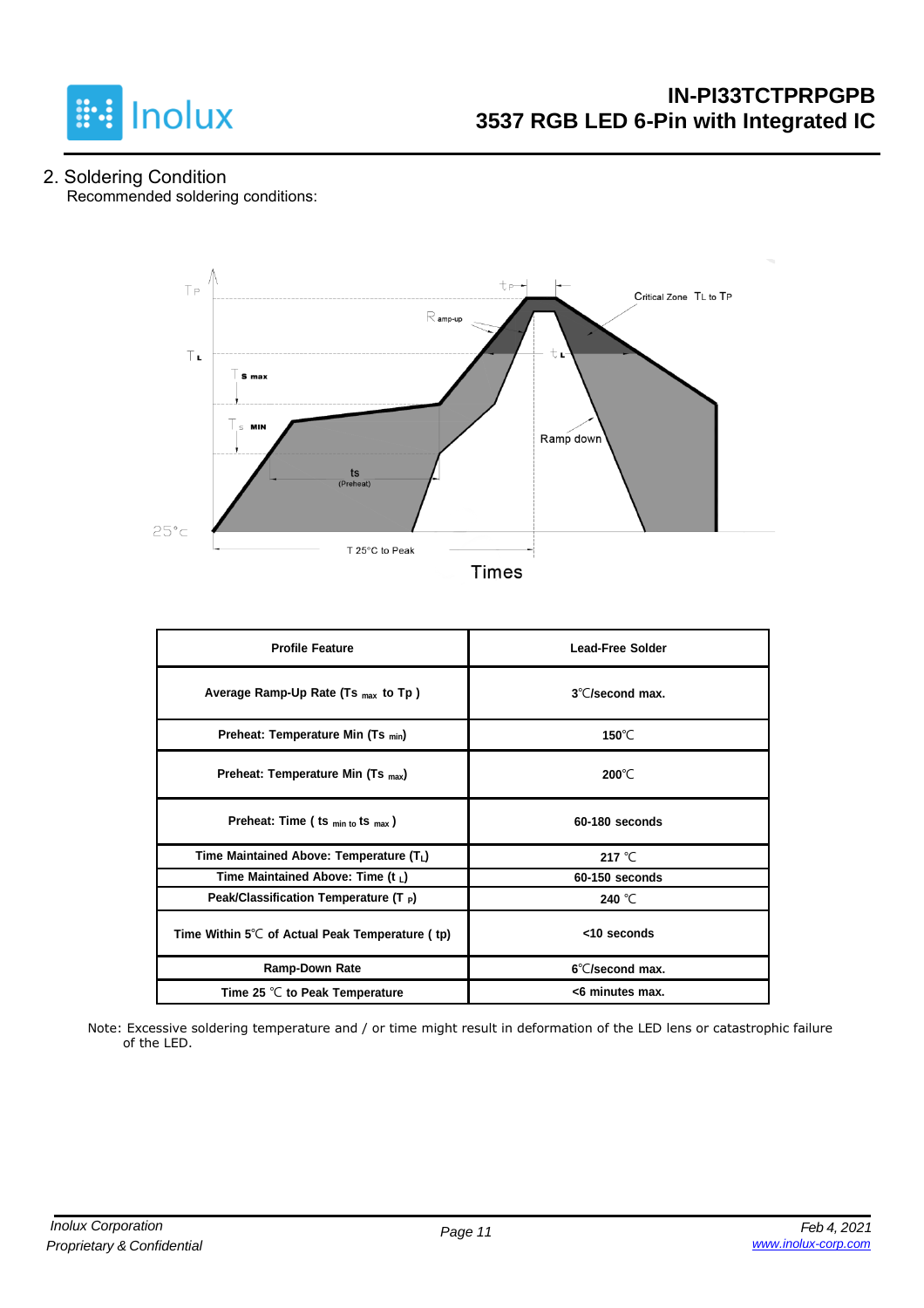

### **IN-PI33TCTPRPGPB 3537 RGB LED 6-Pin with Integrated IC**

#### 3. Soldering Iron

Each terminal is to go to the tip of soldering iron temperature less than 260℃ for 5 seconds within once in less than the soldering iron capacity 25W. Leave two seconds and more intervals, and do soldering of each terminal. Be careful because the damage of the product is often started at the time of the hand solder.

#### 4. Repairing

Repair should not be done after the LEDs have been soldered. When repairing is unavoidable, a double-head soldering iron should be used (as below figure). It should be confirmed beforehand whether the characteristics of the LEDs will or will not be damaged by repairing.



#### 5. Caution in ESD

Static Electricity and surge damages the LED. It is recommended to use a wristband or anti-electrostatic glove when handling the LED. All devices, equipment and machinery must be properly grounded.